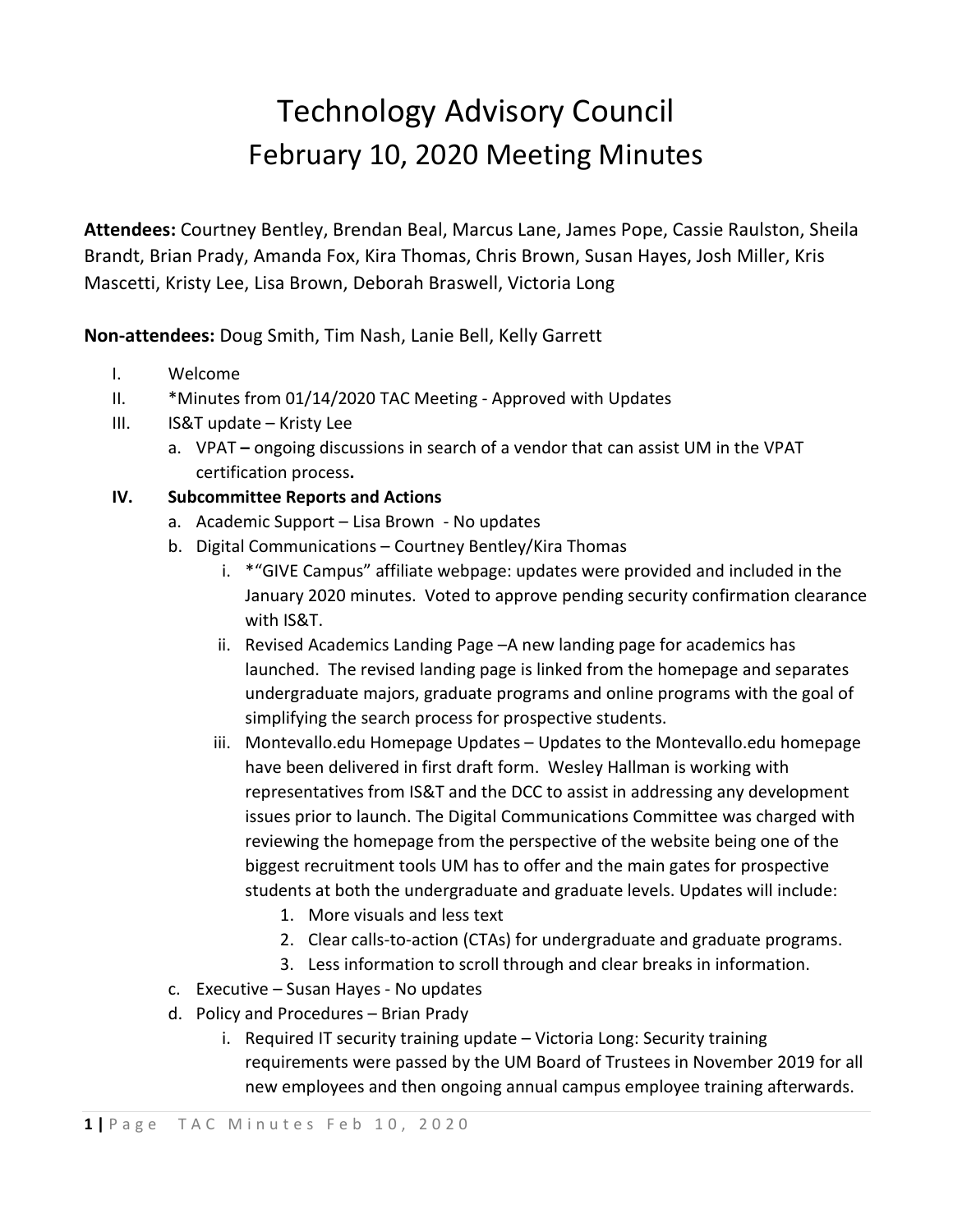A request was made to have demo for TAC. Instead of being once a year training that each staff would go through, it is designed for about 5 minutes a month to bring the security training to the forefront. Pending final confirmation with the vendor. Questions for TAC – do we want to see more on the training system and understanding what the ongoing monthly 5-minute training will actually be like. Wants a true understanding what the actual training will entail and how much time it will take. It was agreed that we need to have timely training to understand the new schemes. Victoria will follow up with Jason to get the vendor to specifically address the items of security training materials and time involvements and frequency, right now looking at monthly training. Ask vendor to submit examples of how training will actually look and presented. Will this be another password required?

- e. Projects and Planning Kris Mascetti
	- i. Project update items IS&T
		- 1. Accommodation Management System is in the contracts/documentation review phase. There is a DSS start date of approximately April 1, 2020. This is when DSS could begin working in the software, not the go-live date.
		- 2. Document Management/Imaging System is in the vendor review process stage. A review group has been formed and the hope is to have the demos completed by the end of February 2020. Moving through this step now will move the project while funding is still being sought.
		- 3. Plagiarism Detection Software for Canvas has moved to the contracts/documentation review phase and has a start date of approximately April 1, 2020. Training will be coordinated with the Malone Center.
		- **4.** Two-Factor Authentication project DUO is set up and ready to turn on for testing. IS&T will soon begin an information campaign. Students will have a 30-day self-selected enrollment time period (during the spring semester). After that 30 day period, UM will mandate all students enroll. The faculty/staff enrollment period will begin approximately August 2020, with an approximate deadline date to enroll of September 30, 2020. This is an estimated timeline. Final information will be distributed officially to campus.
- f. University Operations Amanda Fox
	- i. Computer Refresh Victoria Long: Budget directors have received the computer refresh email from Connie, "If we move forward with this year's refresh", our current vendor will not providing an additional lease line for refresh. UM has to go out to bid. Once we have approval to move forward, the computer refresh program will move forward as quickly as possible, hoping to keep current and previous year timelines.